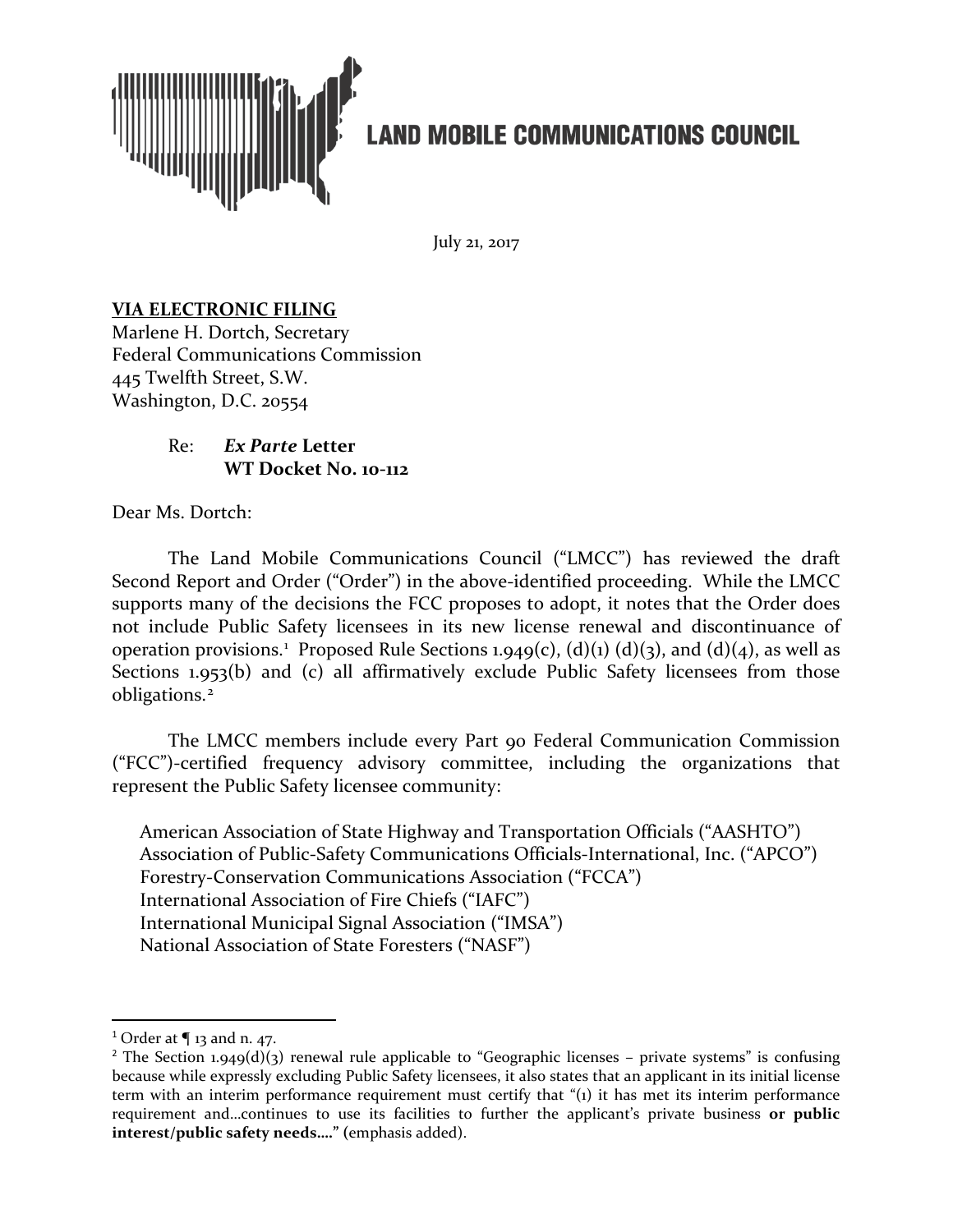The LMCC 2010 Comments in this proceeding, a copy of which is attached, urged the FCC to expand the proposed renewal obligation to Public Safety along with other wireless licensees.[3](#page-1-0) While not addressed explicitly in those Comments, the LMCC also supports application of the new discontinuance of operation rules for site-based and geographic systems to Public Safety licensees.

Including Public Safety licensees in these provisions would be consistent with the current rules governing license renewal and discontinuance of operation, none of which exempt Public Safety entities. Public Safety users are well aware of the critical importance of spectrum in their operations and in the operations of other wireless entities. They are prepared to share equally in the obligation to be careful stewards of the spectrum they are awarded and to provide whatever information the FCC deems appropriate to demonstrate that they have met that obligation.

The 2010 Notice of Proposed Rulemaking and Order in this proceeding did not explain why the FCC was proposing to hold Public Safety licensees to a different standard with regard to both license renewal and discontinuance of operation. As far as the LMCC can determine, this Order does not address the 2010 LMCC recommendation that Public Safety be included in whatever obligations are applicable to similarly situated non-Public Safety licensees or explain why that recommendation has been rejected. The LMCC urges the FCC to revisit this issue before adopting the proposed Order and to include Public Safety in its category of licensees subject to the proposed rules.

Sincerely,

*Mark E. Crosby*

Secretary/Treasurer

Attachment

cc via e-mail: LMCC Membership Joyce Jones, FCC Thomas Reed, FCC David Furth, FCC Roger Noel, FCC Scot Stone, FCC

<span id="page-1-0"></span><sup>&</sup>lt;sup>3</sup> See LMCC Comments at 3 and 5. APCO no longer supports that LMCC position or the recommendations in this *ex parte* filing.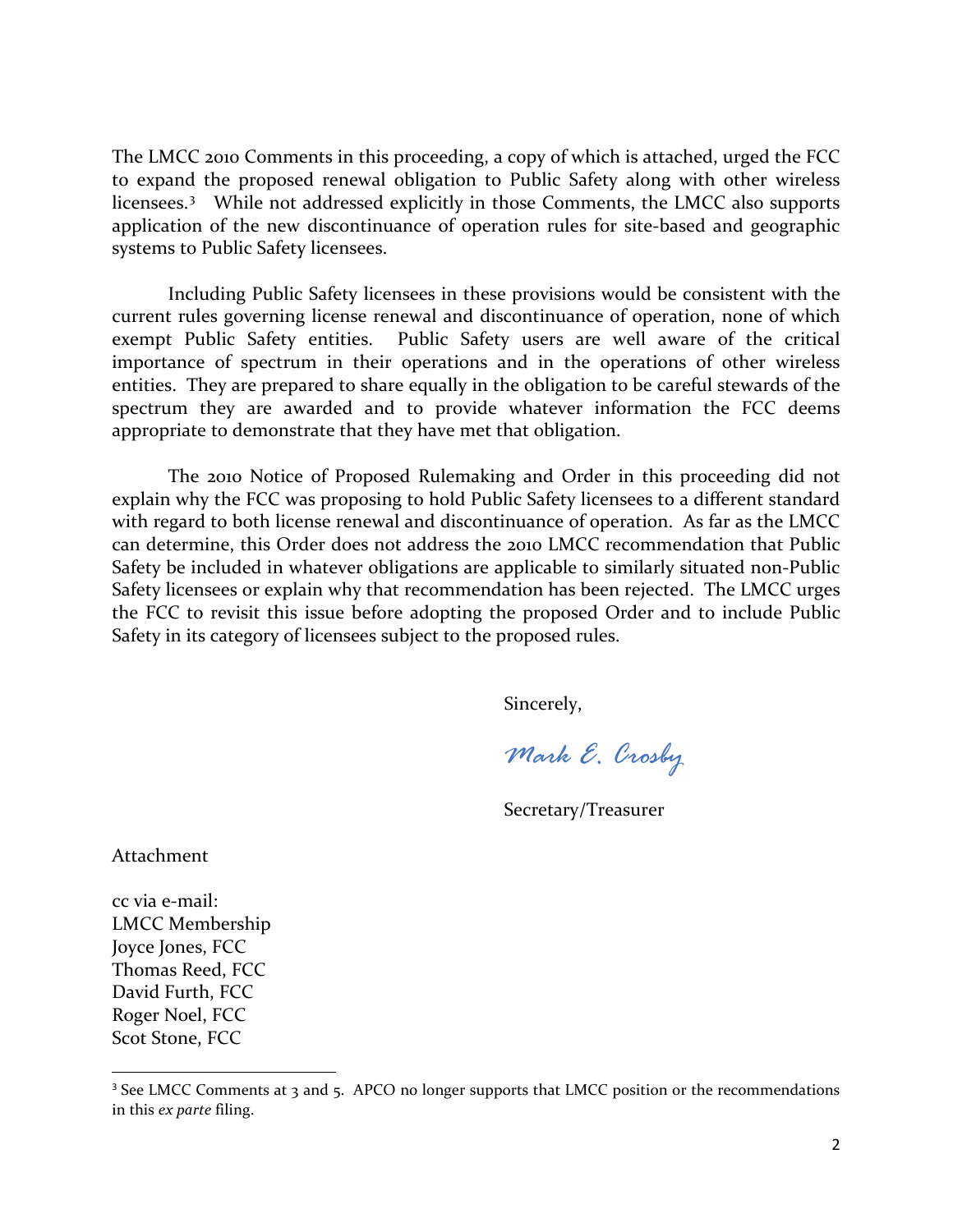### Before the Federal Communications Commission Washington, D.C. 20554

| In the Matter of                            |                      |
|---------------------------------------------|----------------------|
|                                             |                      |
| Amendment of Parts 1, 22, 24, 27, 74, 80,   | WT Docket No. 10-112 |
| 90, 95 and 101 To Establish Uniform         |                      |
| License Renewal, Discontinuance of          |                      |
| Operations, and Geographic Partitioning and |                      |
| Spectrum Disaggregation Rules and Policies  |                      |
| for Certain Wireless Radio Services         |                      |
|                                             |                      |
| Imposition of a Freeze on the Filing of     |                      |
| <b>Competing Renewal Applications</b>       |                      |
| for Certain Wireless Radio Services         |                      |
| and the Processing of Already-Filed         |                      |
| <b>Competing Renewal Applications</b>       |                      |
|                                             |                      |

## **COMMENTS** OF THE LAND MOBILE COMMUNICATIONS COUNCIL

Respectfully submitted,

 $\text{By:}\qquad \qquad \frac{1}{\sqrt{S}}$ 

Kenton E. Sturdevant President

Land Mobile Communications Council 8484 Westpark Drive, Suite 630 Mclean, VA22l02 703-528-5115

August 6,2010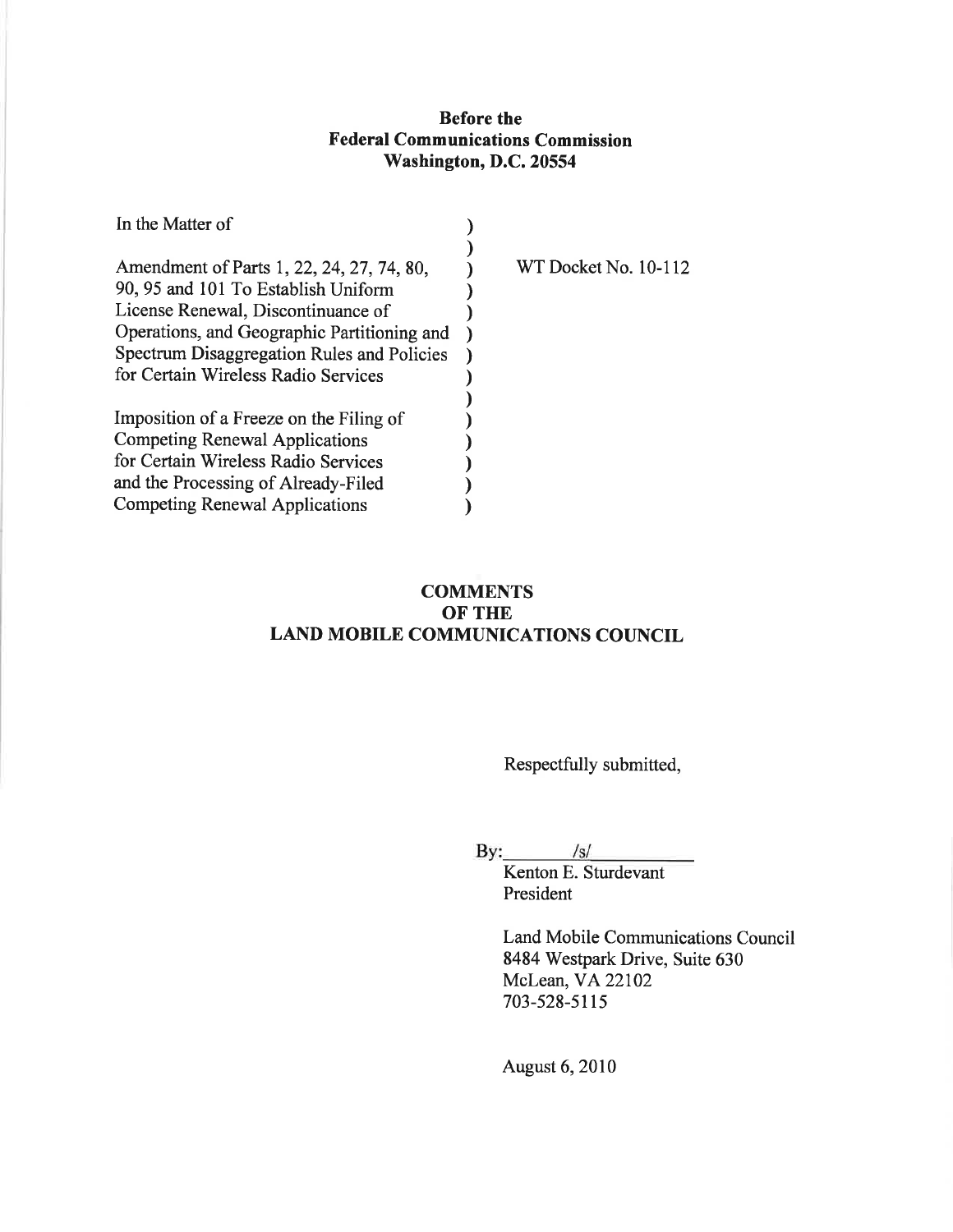# TABLE OF CONTENTS

 $\frac{d\mathcal{A}}{d\mathcal{A}} = \frac{d\mathcal{A}}{d\mathcal{A}}$ 

| III. |  |
|------|--|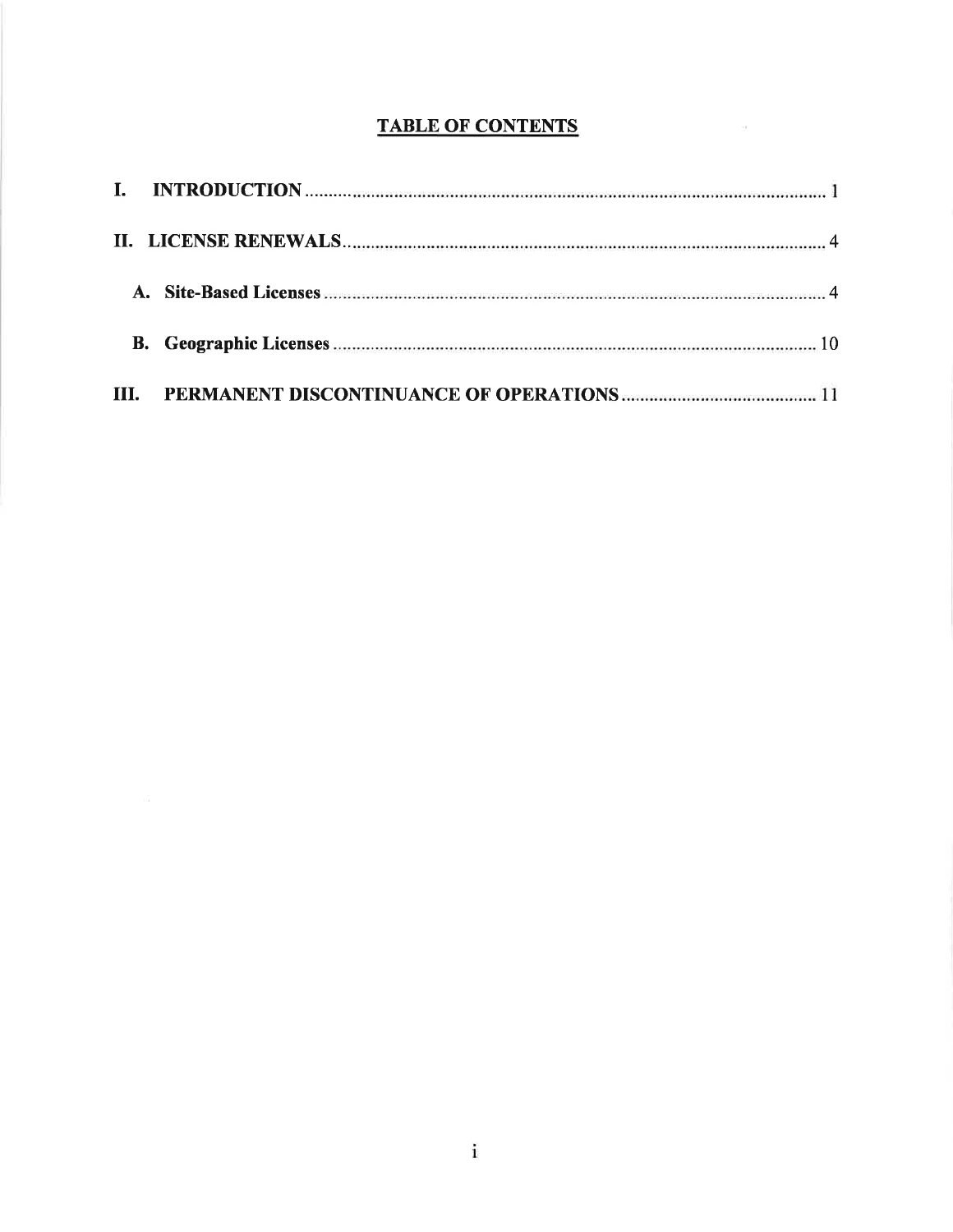#### **SUMMARY**

LMCC strongly supports the certification of continued operation proposed for site-based renewal applications and also recommends that the FCC clarify that it will apply to the Part 90 public safety services along with the services listed in the Notice. LMCC recommends against adoption of the proposed regulatory compliance certification, an obligation it considers unduly burdensome for both licensees and the FCC. At a minimum, the FCC needs to clarify inconsistencies between the text of the  $NPR$  and the proposed rule governing this certification and also provide guidance about how the Commission intends to use the compliance documentation it proposes to require from renewal applicants. Additionally, LMCC agrees with the Commission that there might appropriately be a difference between factors warranting the renewal of a geographic license used to provide commercial third-party service and factors that justify renewing a geographic license used to meet private, internal communications requirements. 'With regard to discontinuance of operations rules, LMCC supports the FCC's proposed 180-day standard for most wireless services, including the trunked Specialized Mobile Radio Part 90 service, and retention of the current one-year period for all other Part 90 services.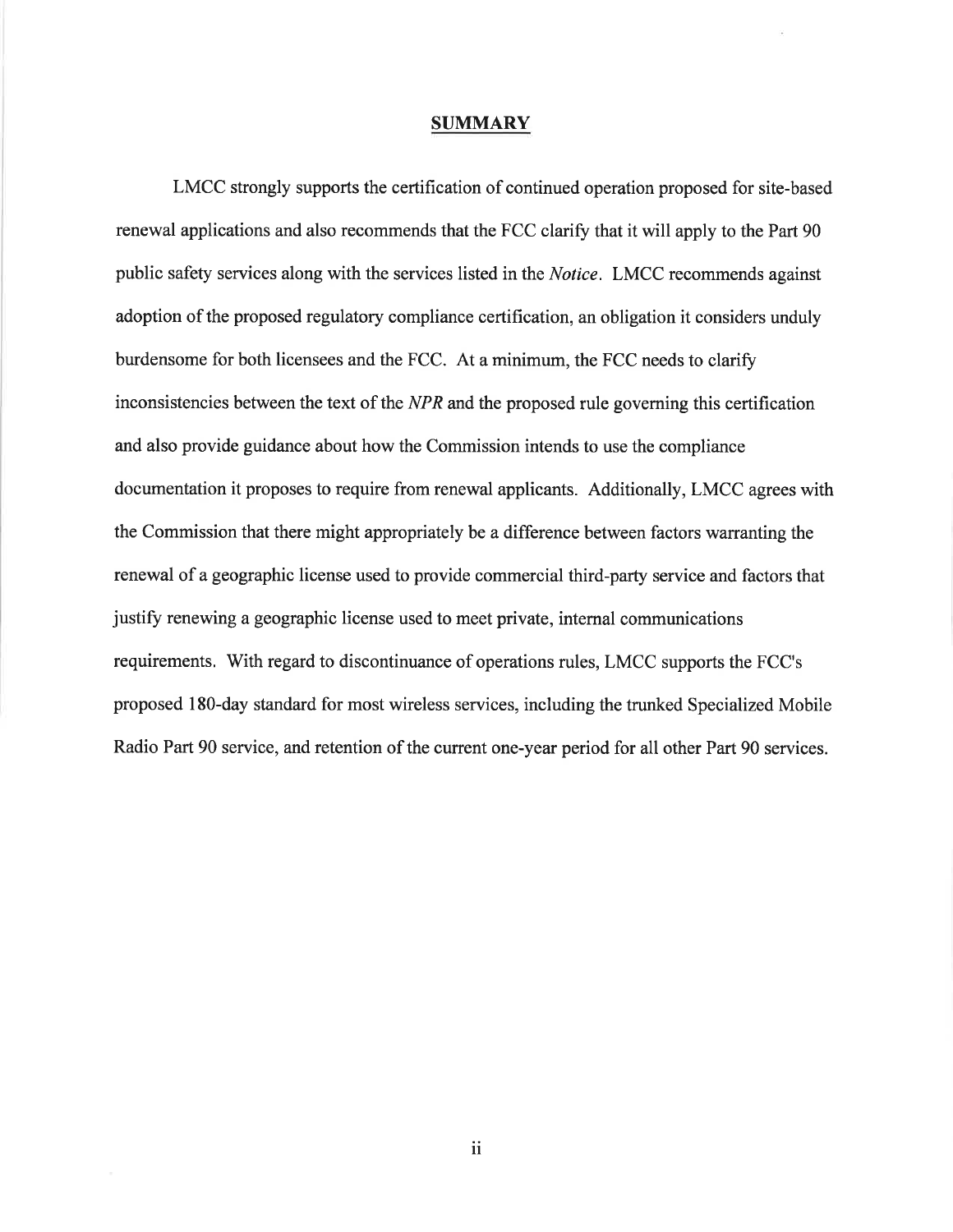### Before the Federal Communications Commission \ilashington, D.C. 20554

| In the Matter of                            |                      |
|---------------------------------------------|----------------------|
| Amendment of Parts 1, 22, 24, 27, 74, 80,   | WT Docket No. 10-112 |
| 90, 95 and 101 To Establish Uniform         |                      |
| License Renewal, Discontinuance of          |                      |
| Operations, and Geographic Partitioning and |                      |
| Spectrum Disaggregation Rules and Policies  |                      |
| for Certain Wireless Radio Services         |                      |
|                                             |                      |
| Imposition of a Freeze on the Filing of     |                      |
| <b>Competing Renewal Applications</b>       |                      |
| for Certain Wireless Radio Services         |                      |
| and the Processing of Already-Filed         |                      |
| <b>Competing Renewal Applications</b>       |                      |

## **COMMENTS** OF THE LAND MOBILE COMMUNICATIONS COUNCIL

The Land Mobile Communications Council ("LMCC"), pursuant to Section 1.415 of the Federal Communications Commission ("FCC" or "Commission") Rules,47 C.F.R. \$ 1.415, hereby respectfully submits its Comments in the above-captioned proceeding.<sup>1</sup>

## I. INTRODUCTION

LMCC is a non-profit association of organizations representing virtually all users of land mobile radio systems, providers of land mobile services, and manufacturers of land mobile radio equipment. LMCC acts with the consensus, and on behalf of the vast majority of public safety, business, industrial, transportation and private commercial radio users, as well as a diversity of

<sup>&</sup>lt;sup>1</sup> Notice of Proposed Rulemaking, WT Docket No. 10-112, 25 FCC Rcd 6996 (2010) ("Notice" or "NPR").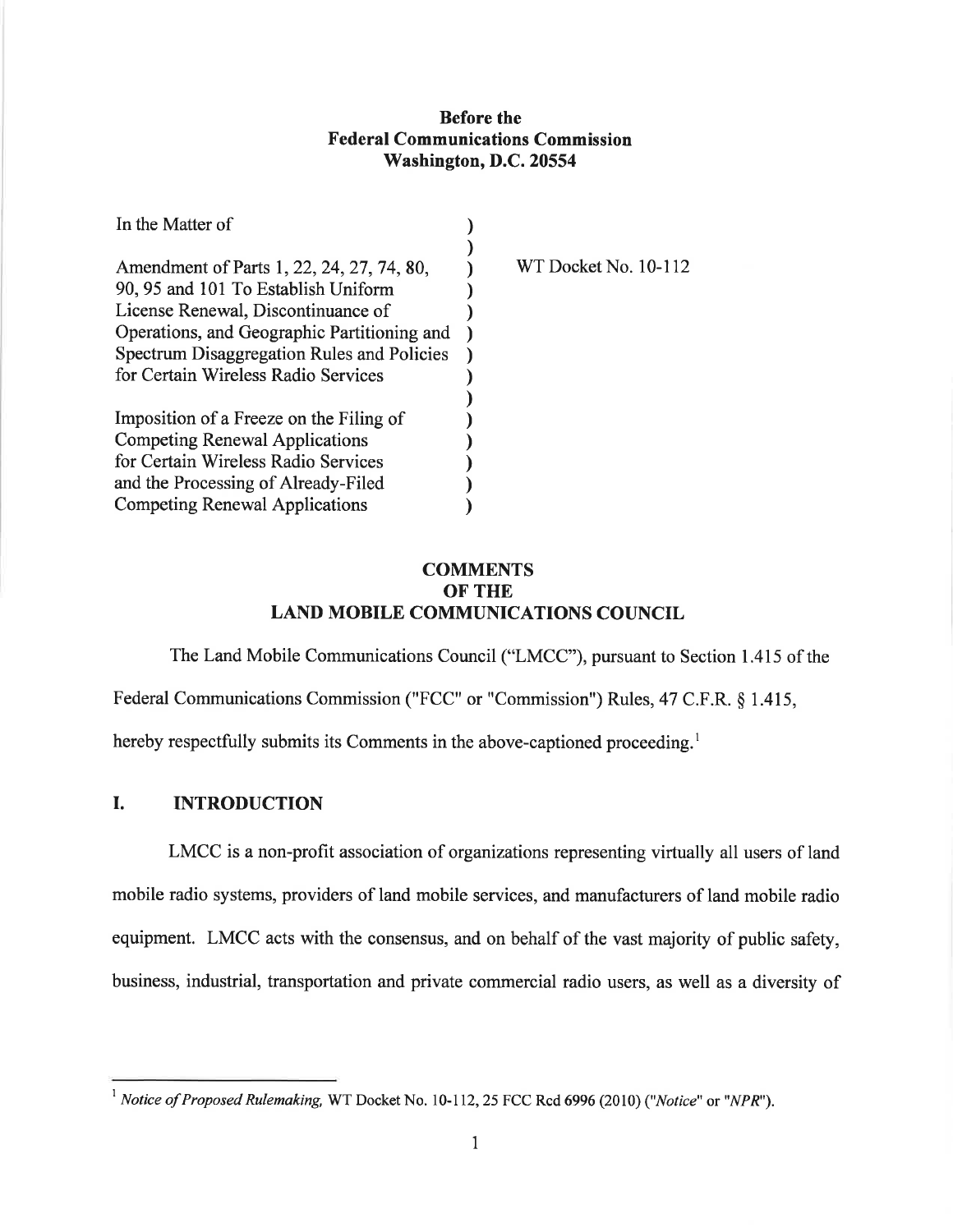land mobile service providers and equipment manufacturers. Membership includes the following

organizations:

- American Association of State Highway and Transportation Officials (AASHTO) ٠
- $\bullet$ American Automobile Association (AAA)
- American Petroleum Institute (API)
- Association of American Railroads (AAR)
- Association of Fish and Wildlife Agencies (AFWA)
- Association of Public-Safety Communications Officials-International, Inc. (APCO)
- Aviation Spectrum Resources, Inc. (ASRI) a
- Central Station Alarm Association (CSAA) a
- Enterprise Wireless Alliance (EWA) a
- Forest Industries Telecommunications (FIT) a
- Forestry-Conservation Communications Association (FCCA) a
- Intelligent Transportation Society of America, Inc. (ITSA) a
- International Association of Fire Chiefs (IAFC) a
- International Municipal Signal Association (IMSA) a
- MRFAC, Inc. (MRFAC) a
- National Association of State Foresters (NASF) a
- PCIA The Wireless Infrastructure Association (PCIA) a
- Telecommunications Industry Association (TIA) a
- Utilities Telecom Council (UTC) a

The Notice proposes rule changes to harmonize the regulations governing license

renewals and discontinuance of operations for certain wireless services, and also to clarify construction obligations for wireless licenses that have been subject to geographic partititioning or spectrum disaggregation. The goal is to "apply the rules that have worked the best to a larger group of services, and to simplify the regulatory process for licensees."<sup>2</sup>

The members of LMCC represent a significant percentage of the licensees operating

under Part 90 of the FCC's rules. A number of the entities these organizations represent also

hold authorizations in services governed under Parts 22, 80 and 101.<sup>3</sup> Many would be affected

<sup>&</sup>lt;sup>2</sup> NPR at  $\P$ 1.

<sup>&</sup>lt;sup>3</sup> Some members of LMCC organizations may hold licenses for Part 22 cellular, Part 24 or Part 27 spectrum, but they would be the rare exception since that spectrum is licensed only by auction for commercial service and in allocations that far exceed the spectrum requirements of the typical LMCC constituent.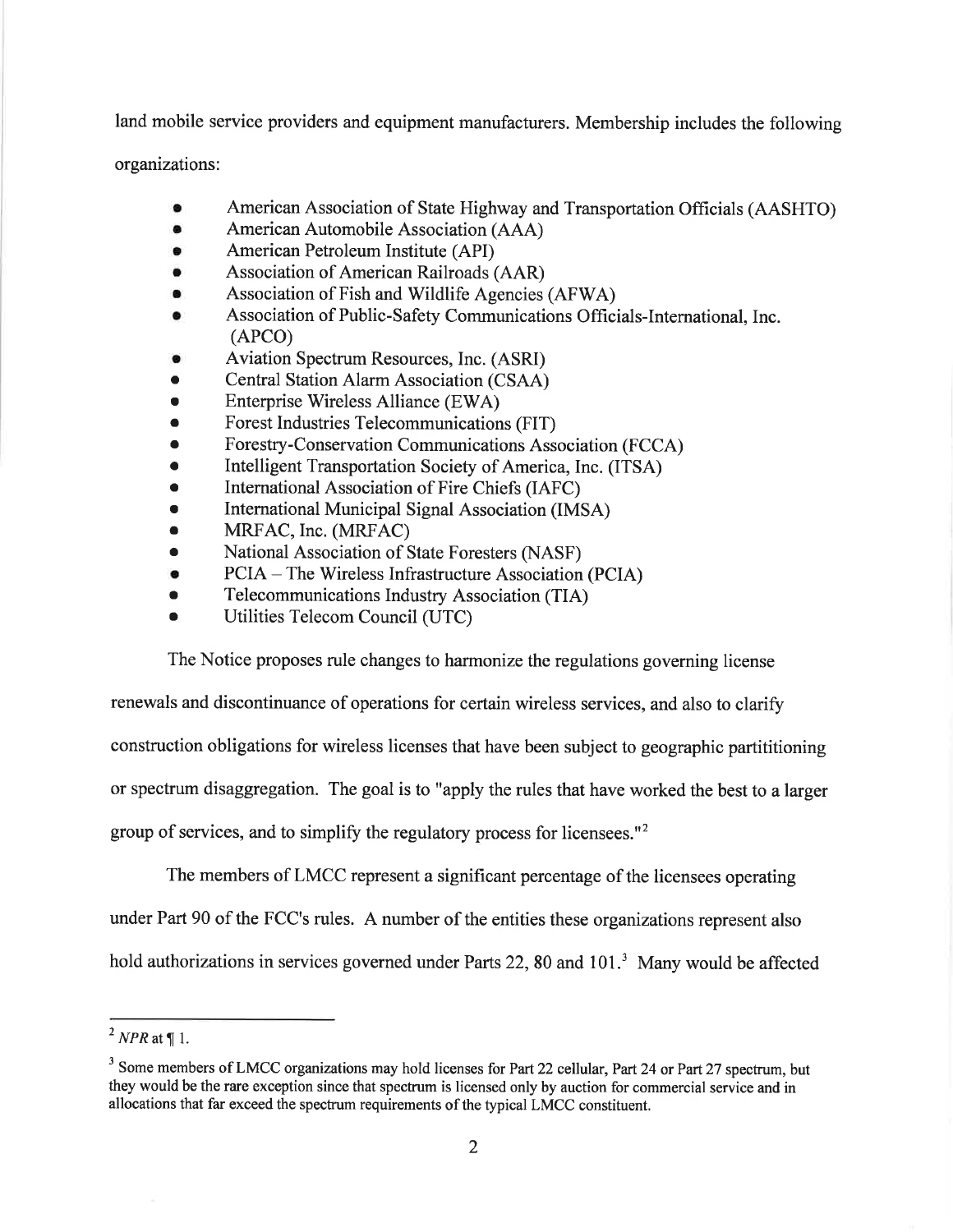by the Notice because they hold either geographic or site-based licenses in services governed under those FCC Rule Parts that are included in the Commission's proposals.<sup>4</sup>

LMCC strongly supports a regulatory framework in which like services are subject to consistent rules, particularly when those rules simplifr the regulatory process for licensees. It agrees with the FCC that the current patchwork of regulations in these areas would benefit from clarihcation and simplification. This is particularly true for licensees that have integrated spectrum from different FCC Rule Parts into a single system.

Therefore, consistent with the FCC's objective, which LMCC shares, LMCC recommends that the FCC either clarify that the certification of continued operation proposed for site-based renewal applications will apply to the Part 90 public safety services along with the services listed in the Notice or expand the scope of the proceeding to include public safety. For the reasons detailed below, LMCC recommends against adoption of the proposed regulatory compliance certification. Additionally, LMCC agrees with the Commission that there might appropriately be a difference between factors warranting the renewal of a geographic license used to provide commercial third-party service and factors that justify renewing a geographic license used to meet private, internal communications requirements. With regard to discontinuance of operations rules, LMCC supports the FCC's proposed 180-day standard for most wireless services, including the trunked Specialized Mobile Radio ("SMR") Part 90 service, and retention of the current one-year period for all other Part 90 services.

 $4$  *Id.* at  $\P$  20 and 34.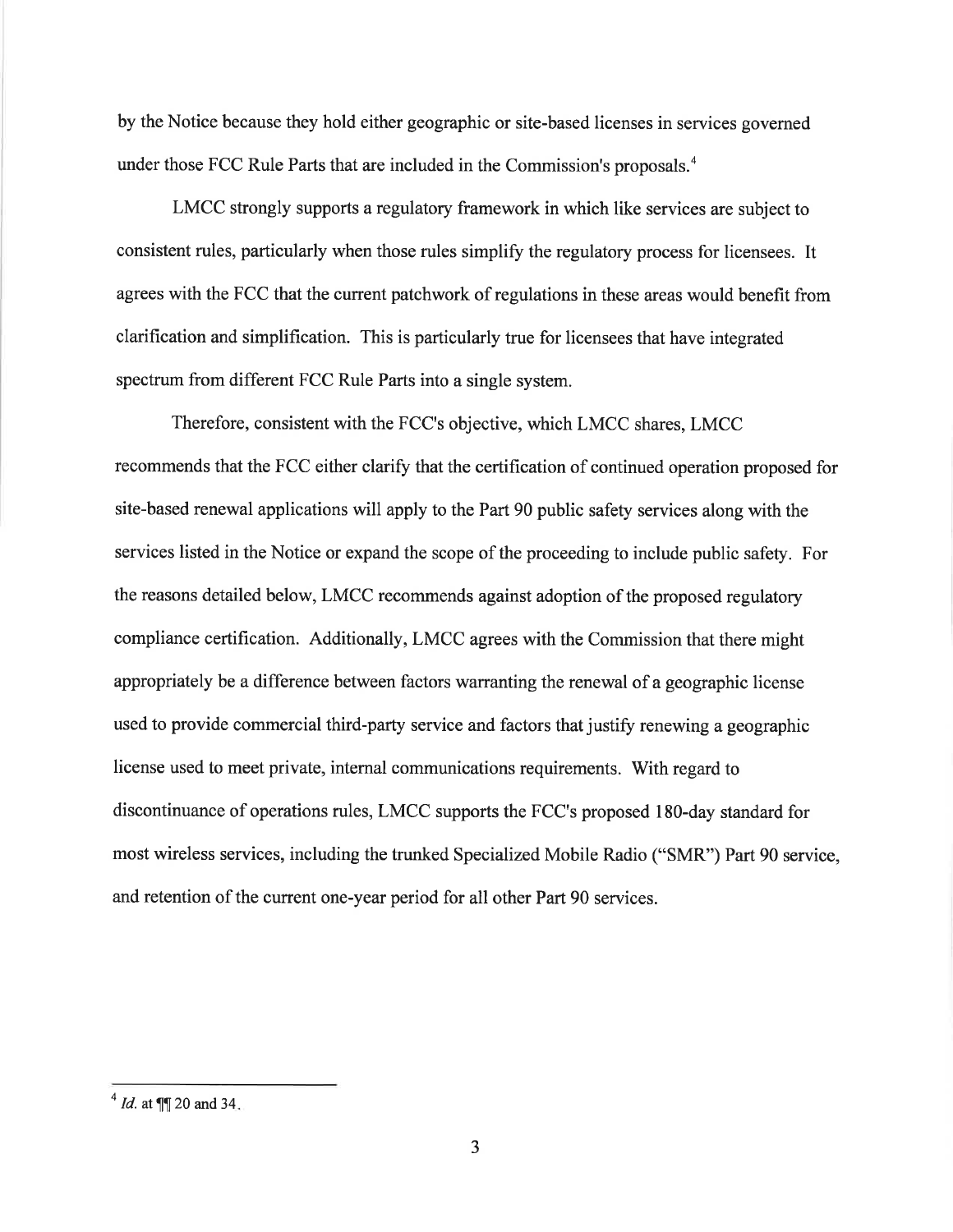#### II. LICENSE RENEWALS

#### A. Site-Based Licenses

The great majority of licensees represented within LMCC hold only site-based licenses. Most are in the heavily encumbered Part 90 low-band, VHF and UHF spectrum where licenses are awarded on a first-come, first-served basis and channels typically are shared by multiple parties within a geographic area. Some also hold site-based licenses issued under Parts 22,80 and 101.

The NPR proposes only modest changes to site-based renewal applications with regard to confirmation of their operating status. The Commission seemingly recognizes that the substantial service showings that have become the norm for geographic licenses are not appropriate for this type of license. Holders of site-based licenses must deploy the specific frequency(s) for which they are licensed at the transmitter location(s) identified on their authorization and are not permitted to operate on other frequencies or at other locations without modifying their licenses. The only service they can provide (if licensed as commercial operators) or utilize (if operating private internal systems) is defined precisely by the technical parameters of their licenses. No further information about their operations is needed.

The Notice proposes to require a certification that the renewal applicant is continuing to operate consistent with the terms of its authoization or with its most recent construction notification if such a notification is required. LMCC strongly endorses the inclusion of this affirmative certification in site-based renewal filings. While the act of filing for license renewal implicitly certifies to the FCC that the authorization for the station has not canceled automatically in accordance with the applicable discontinuance of operations rule, requiring an

4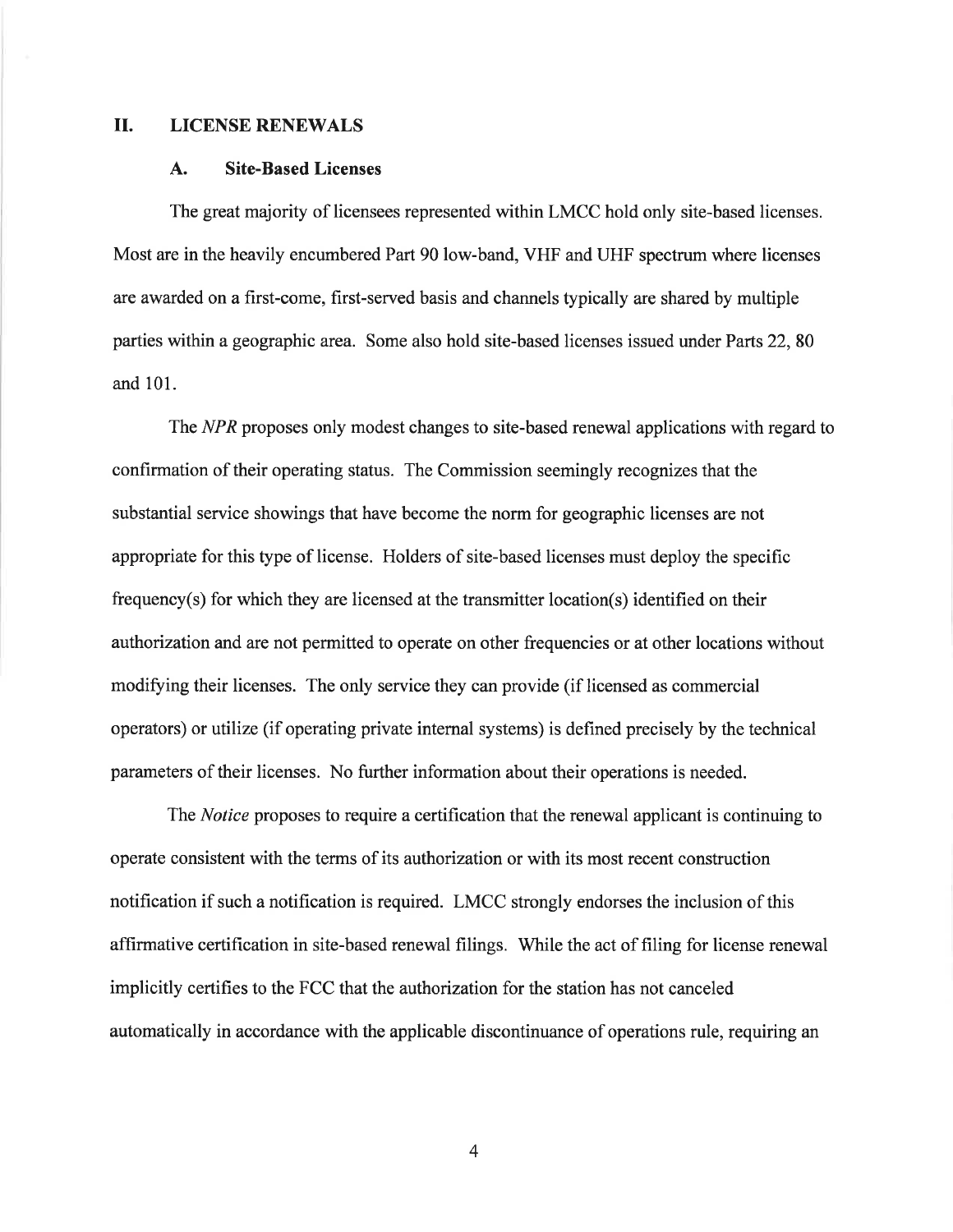affirmative certification to that effect will be a potent reminder to licensees that only valid station licenses are eligible for renewal.

Although the NPR does not identify Part 90 public safety services as those to which this proposed rule would apply, LMCC encourages the FCC to clariff that public safety licensees will be required to submit this certification as well. This is not a substantive rule change that would require notice under the Administrative Procedures Act, since only valid licenses qualify for renewal in any event. The certification requirement does not alter the underlying obligation, only the manner in which applicants are required to demonstrate their conformance with it. Applying it to all Part 90 services would be consistent with the FCC's goal of promoting uniformity among like services, would simplify the regulatory process and would eliminate any confusion about whether there are different obligations for public safety entities that operate on Part 90 spectrum designated for public safety use versus those that operate on Industrial/Business Radio Pool spectrum obtained under inter-category sharing provisions. LMCC urges the FCC to confirm that the affirmative certification regarding the operational status of the station being renewed is applicable to public safety services as well as those listed in the Notice.<sup>5</sup>

The second certification is more troubling.<sup>6</sup> The FCC proposes to require applicants to make a "regulatory compliance demonstration"<sup>7</sup> that the NPR describes as including the following:

...copies of all FCC orders finding a violation or an apparent violation of the Communications Act or any FCC rule or policy by the licensee, an entity that

 $<sup>5</sup>$  This certification is particularly important since the FCC has adopted ten-year, rather than five-year, license terms.</sup>

 $6$  The regulatory compliance certification is proposed for both site-based and geographic licensees.

 $\alpha$  The *Notice* suggests that this information is required already. "This list [of factors justifying a renewal expectancy] does not include the near universal requirement that an applicant provide copies of all FCC orders finding the licensee to have violated the Act or any FCC rule or policy and a list of any pending proceedings relating to such matters involving the licensee." *Id.* at n.74. LMCC is unaware of any such requirement and does not believe that wireless licensees typically, if ever, submit that information with their renewal applications.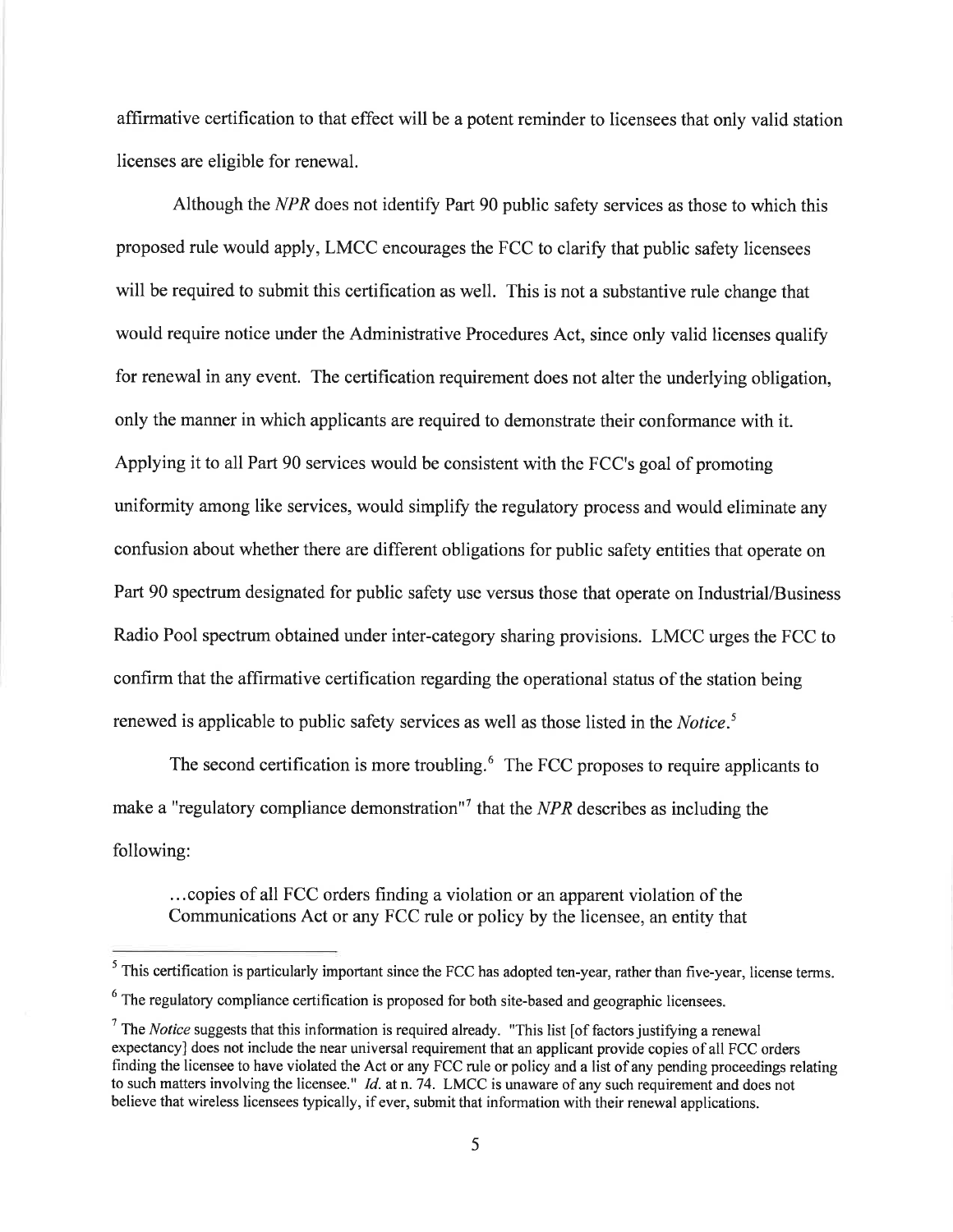owns or controls the licensee, an entity that is owned or controlled by the licensee, or an entity that is under common control with the licensee (whether or not such an order relates specihcally to the license for which renewal is sought). The disclosure requirement would apply to all orders finding such violations during the license term for which renewal is sought, including orders that are, or could be, the subject of administrative or judicial review. $s$ 

Proposed Rule Section 1.949(e), Regulatory Compliance Demonstration, describes the

certification somewhat differently :

An applicant for renewal of an authorization in the Wireless Radio Services identified in paragraphs (c) and (d) of this section must make a Regulatory Compliance Demonstration as a condition of renewal. A Regulatory Compliance Demonstration must include :

(l) A copy of each FCC order and letter ruling, which may or may not have been assigned a delegated authority number, finding a violation of the Communications Act or any FCC rule or policy by the applicant, an entity that owns or controls the applicant, an entity that is owned or controlled by the applicant, an entity that is under common control with the applicant, or an affiliate of the applicant (whether or not such an order or letter ruling relates specifically to the license for which renewal is sought); and

(2) A list of any pending petitions to deny any application filed by the applicant, an entity that owns or controls the applicant, an entity that is owned or controlled by the applicant, an entity that is under common control with the applicant, or an affiliate of the applicant (whether or not the petition to deny relates specifically to the license for which renewal is sought).

Putting aside the question of why the FCC would require renewal applicants to submit

documentation that already is in the Commission's possession, it is essential that the FCC clarifu

certain discrepancies between the certification outlined in the text of the  $NPR$  and the proposed

rule and also clarify the purpose of requiring this information at license renewal.

Specifically, the proposed rule, as opposed to the text of the Notice, does not require

copies of FCC orders finding an "apparent" violation of the Act or the FCC rules. The rule

requires that renewal applicants identify only those instances where there has been a finding by

 $8$  NPR at  $\P$  38.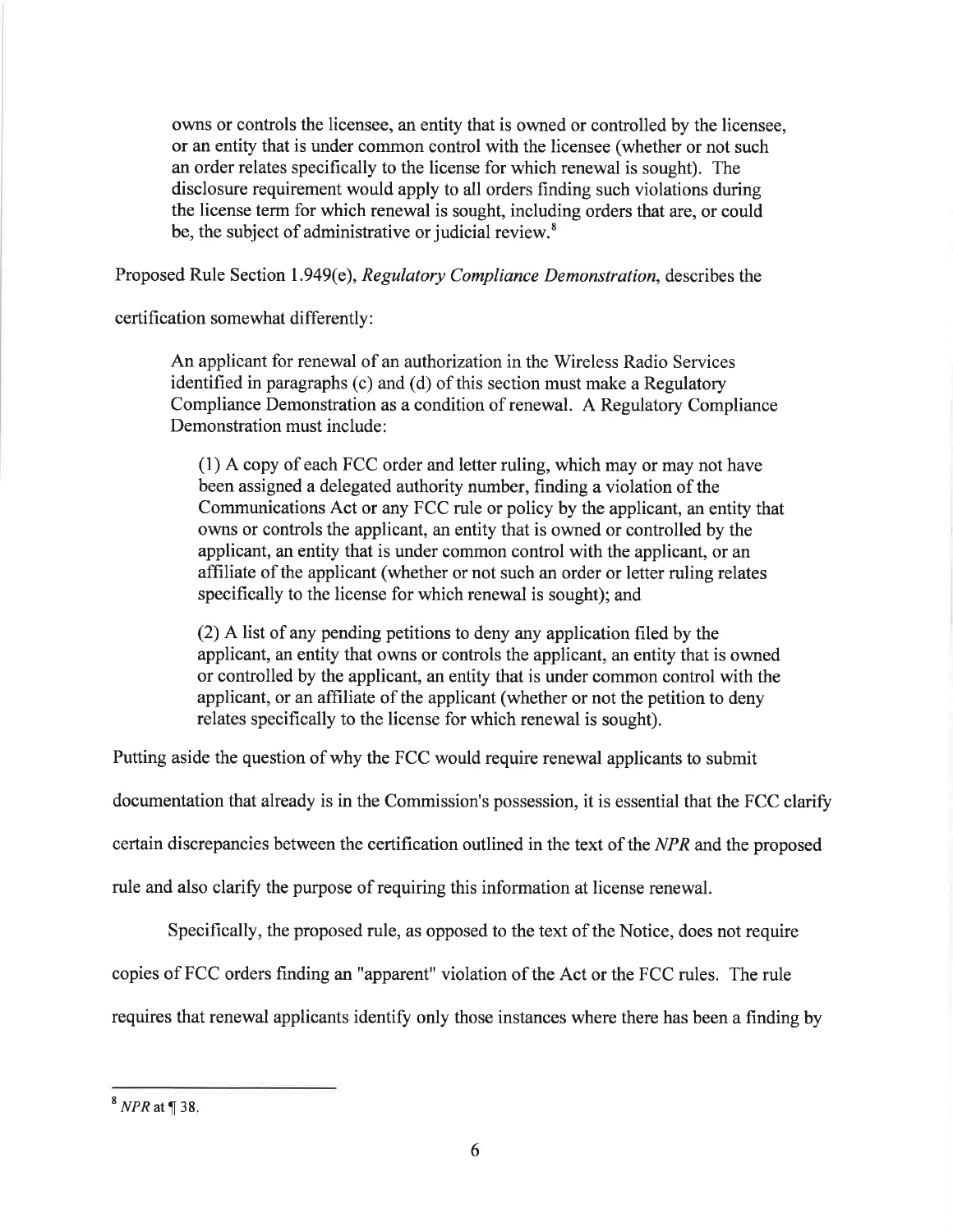the FCC that a violation occurred.<sup>9</sup> LMCC believes this distinction is mandated by Section 504(c) of the Communications Act, which specifies that a notice of apparent liability "shall not be used, in any other proceeding before the Commission, to the prejudice of the person to whom such notice was issued, unless (i) the forfeiture has been paid, or (ii) a court of competent jurisdiction has ordered payment of such forfeiture, and such order has become final." $10^{\circ}$  Since the FCC intends to use the information in the Regulatory Compliance Demonstration to determine whether or not a renewal application should be granted,  $\frac{1}{1}$  a refusal to grant the renewal based, even in part, on a notice of apparent liability, by definition, would be prejudicial to the applicant and cannot be part of a regulatory compliance showing. The Commission should clarify that no such information will be required.

LMCC also is concerned about the requirement in the proposed rule that renewal applicants include a list of pending petitions to deny any applications related to the renewing entity. This is not addressed in the NPR and, in LMCC's opinion, creates an unnecessary burden on applicants and the FCC, as well as an inducement for parties to file such pleadings.

Many Petitions to Deny have nothing whatsoever to do with a licensee's propensity to violate FCC rules, at least in the Part 90 services.<sup>12</sup> Rather, they relate to issues about whether a

 $<sup>9</sup>$  This inconsistency is repeated in Appendix B, Initial Regulatory Flexibility Analysis. Contrary to the language of</sup> the proposed rule itself, the Initial Regulatory Flexibility Analysis takes its cue from the text of the NPR and states, "The Commission also proposes that a renewal applicant must provide a list of any pending FCC proceedings or investigations that relate to a potential violation...."  $NPR$ , Appendix B at [15.

 $10$  47 U.S.C. § 504(c).

 $11$  Proposed Rule Section 1.949(h) states that if the FCC or the Wireless Telecommunications Bureau finds that an applicant's "Regulatory Compliance Certification under paragraph (f) of this section is insufficient, its renewal application will be denied...." There is no explanation of what "insufficient" might mean in this very critical context.

<sup>&</sup>lt;sup>12</sup> In fact, neither the Communications Act of 1934, as amended, 47 U.S.C. §§309(a), (b), (d), nor the FCC Rules provide for the fìling of Petitions to Deny against Private Land Mobile Radio Service ("PLMRS") licensees, the regulatory status of most, but not all, Part 90 licensees. Nonetheless, the Commission historically has accepted functionally equivalent pleadings submitted under FCC Rule Section 1.41,47 C.F.R. \$1.41, as informal requests for Commission action, some of which nonetheless are captioned as Petitions to Deny.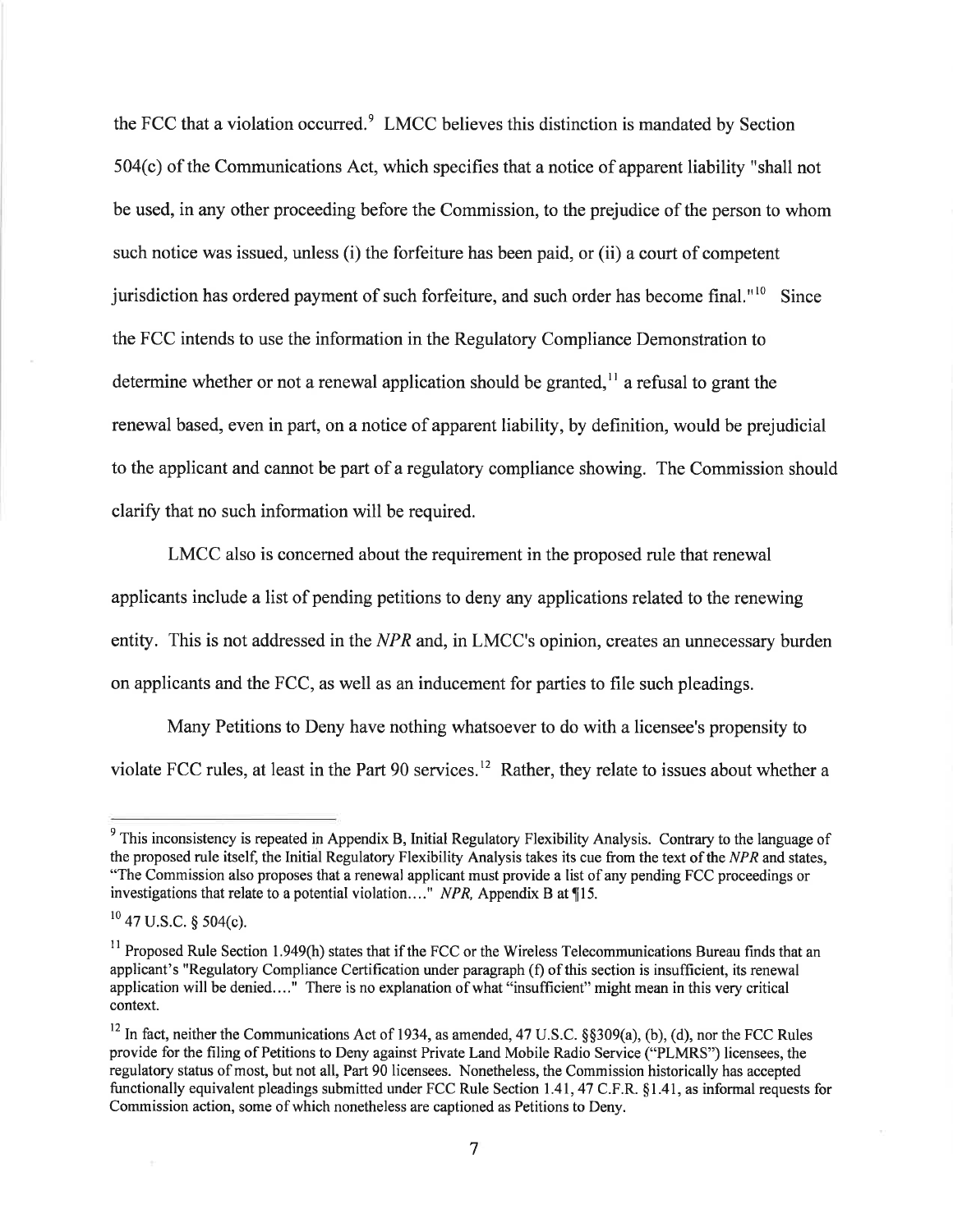third party frequency coordination was performed correctly and/or whether the FCC's technical requirements all have been satisfied. These are not issues that would give rise to licensee qualification concerns.

Moreover, the Commission is all too familiar with both "strike" and "greenmail" filings, pleadings submitted for purely obstructive purposes or in the hope of being compensated to withdraw an objection.<sup>13</sup> While there are regulations in place that are intended to deter such activities, it seems inevitable that the number of Petitions and similar pleadings will increase if disclosure becomes a mandatory element in each renewal application. It must be assumed that the Commission will consider any and all such pleadings in its evaluation of whether or not to renew an authorization, since otherwise there would be no purpose in requiring that they be identified. The fact that such a filing will create a degree of uncertainty about the prospect of license renewal, even the renewal of an entirely unrelated authorization and irrespective of the merits of the Petition, sends a wrong message to those inclined to abuse the FCC's processes.

LMCC also believes that the FCC underestimates the burden that these obligations will impose on applicants and the FCC itself. Some Part 90 licensees hold hundreds or even thousands of site-based licenses. There are retail establishments that have licensed facilities all over the country. Some of these locations undoubtedly will receive FCC violation orders for relatively minor, easily corrected technical problems. Yet under this proposal, all such violations that have occurred over a ten-year period  $-$  plus any Petitions to Deny  $-$  will need to be included with each application to renew the license for each and every facility. The FCC then will need to review and consider the significance of each of these documents, even if entirely unrelated to the system whose renewal is sought.

<sup>&</sup>lt;sup>13</sup> 47 C.F.R. §1.935.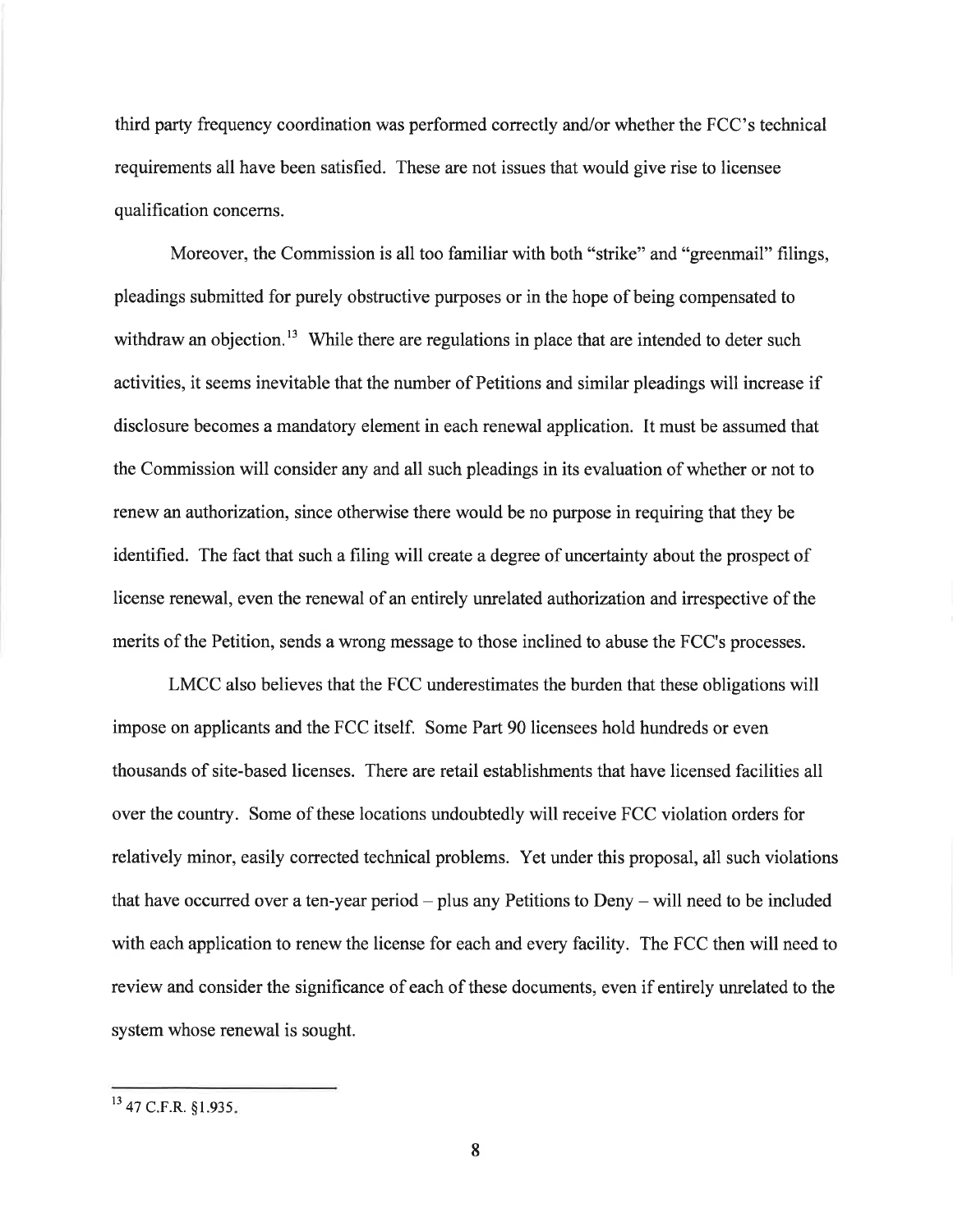This leads to the larger issue about the FCC's proposed regulatory compliance disclosure.<sup>14</sup> It is unclear how the Commission plans to use the information it is requesting. Does it intend to adopt a policy whereby licenses that are being operated entirely in accordance with the terms of the authorization and the FCC rules nonetheless are not renewed based on a finding that the compliance information disclosed means that continued operation would be inconsistent with the public interest, convenience and necessity? Will such determinations be made even absent a finding that the applicant does not possess the character qualifications to hold an FCC authorization, subsequent to the hearing mandated by the Communications Act? If so, then the Commission must clarify at the outset what findings outside of fundamental character deficiencies confirmed in a hearing would cause it to deny a license renewal. Does the FCC intend to attribute different weights to different violations and Petitions and establish a cumulative benchmark figure that would trigger non-renewal? Will those weights and that benchmark be made publicly available? Alternatively, will the Commission make an individualized decision on each renewal application without reference to a regulatory compliance formula of some sort? Has the FCC calculated what resources will be required to conduct these license renewals and how this will affect application processing time?

LMCC believes the regulatory compliance certification proposal should be rejected. If the FCC is concerned that it is renewing licenses for entities that have exhibited a pattern of FCC violations or about which issues have been raised in Petitions to Deny that warrant investigation of the entity's qualifications to hold FCC licenses, there is a well-established process in place whereby the FCC can take action on such matters.

 $14$  PCIA recommends that the Commission treat such pending Commission actions going forward as it always has in the past, with the only differentiation now being a licensee's responsibility to affirmatively notify the Commission personnel responsible for license renewals of items that may be pending before other Commission personnel.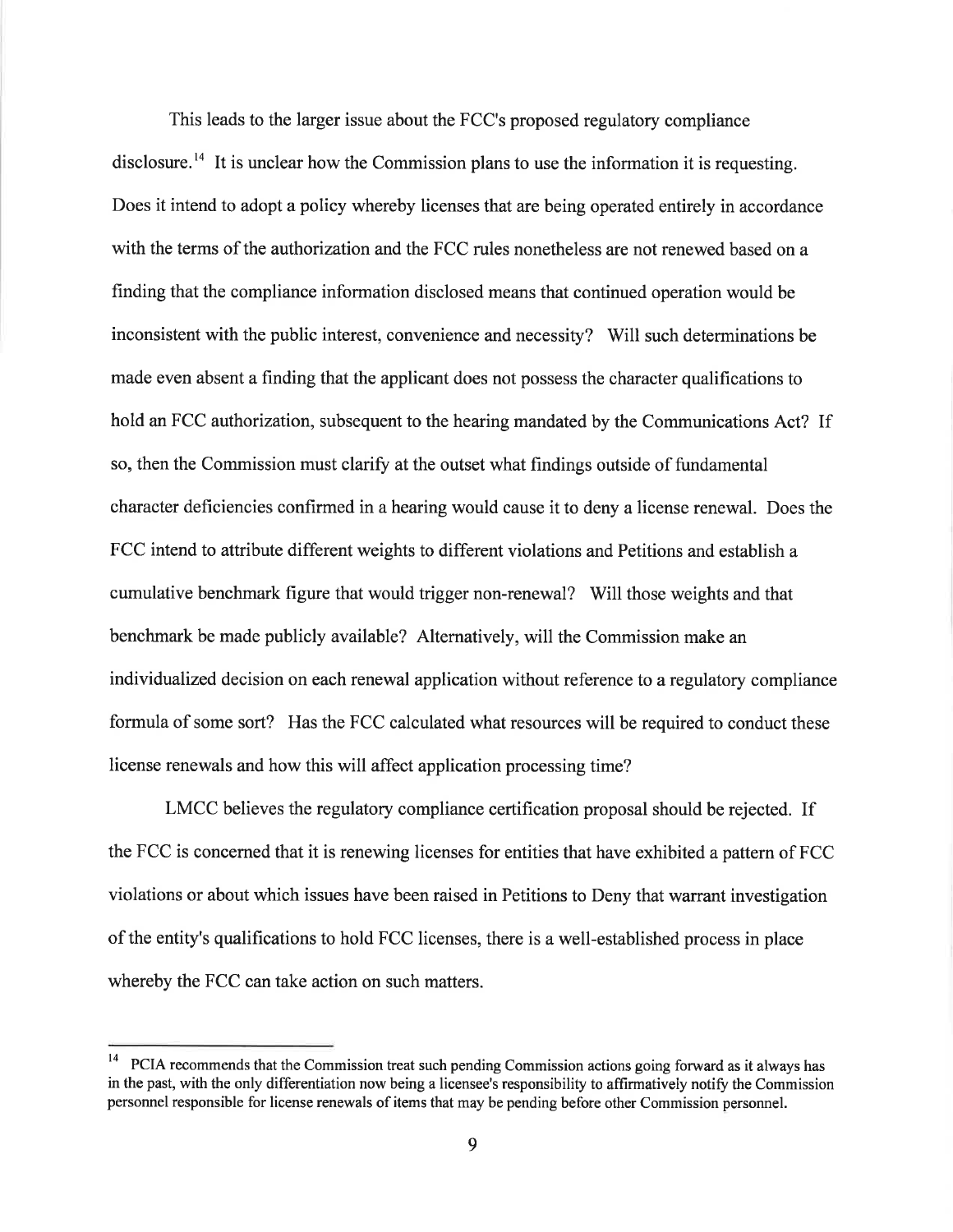#### B. Geographic Licenses

As detailed in the Notice, the current rules governing geographic license renewals vary widely from wireless service to wireless service. LMCC supports the FCC's desire to harmonize those requirements and to adopt standards that will ensure spectrum is being used productively.

In the Notice, the FCC explains its intention to distinguish between the substantial service showings that are used to demonstrate system coverage, typically at defined benchmarks during the license term, and the documentation needed to support license renewal. (To avoid confusion, the FCC now calls the latter a "renewal showing.") Specifically, the FCC has stated that it proposes to adopt renewal requirements similar to those applicable to the 700 MHz Commercial Service Bands, a showing that is defined in the NPR and which is significantly more detailed than the showings applicable to many other wireless services.

LMCC takes no position on whether the model proposed by the FCC is generally appropriate for geographic licenses. However, it does encourage the FCC to provide as much clarity as possible with regard to the information needed to warrant license renewal, since uncertainty not only puts licensees in an unfair position, but has a chilling effect on the marketplace. LMCC notes that different renewal information is described in paragraphs 17 and 27 and proposed Rule Section 1.949(c). Whatever rules ultimately are adopted should be spelled out in sufficient detail to provide a reasonable level of predictability as to an entity's renewal expectancy.

LMCC does agree that factors other than those described in the Notice should be applied when a geographic license is used to satisfy a licensee's private, internal communications requirements. The NPR factors are designed to ensure that commercial operators who have acquired significant amounts of spectrum, often 5 to l0 MHz, over large geographic areas do not

10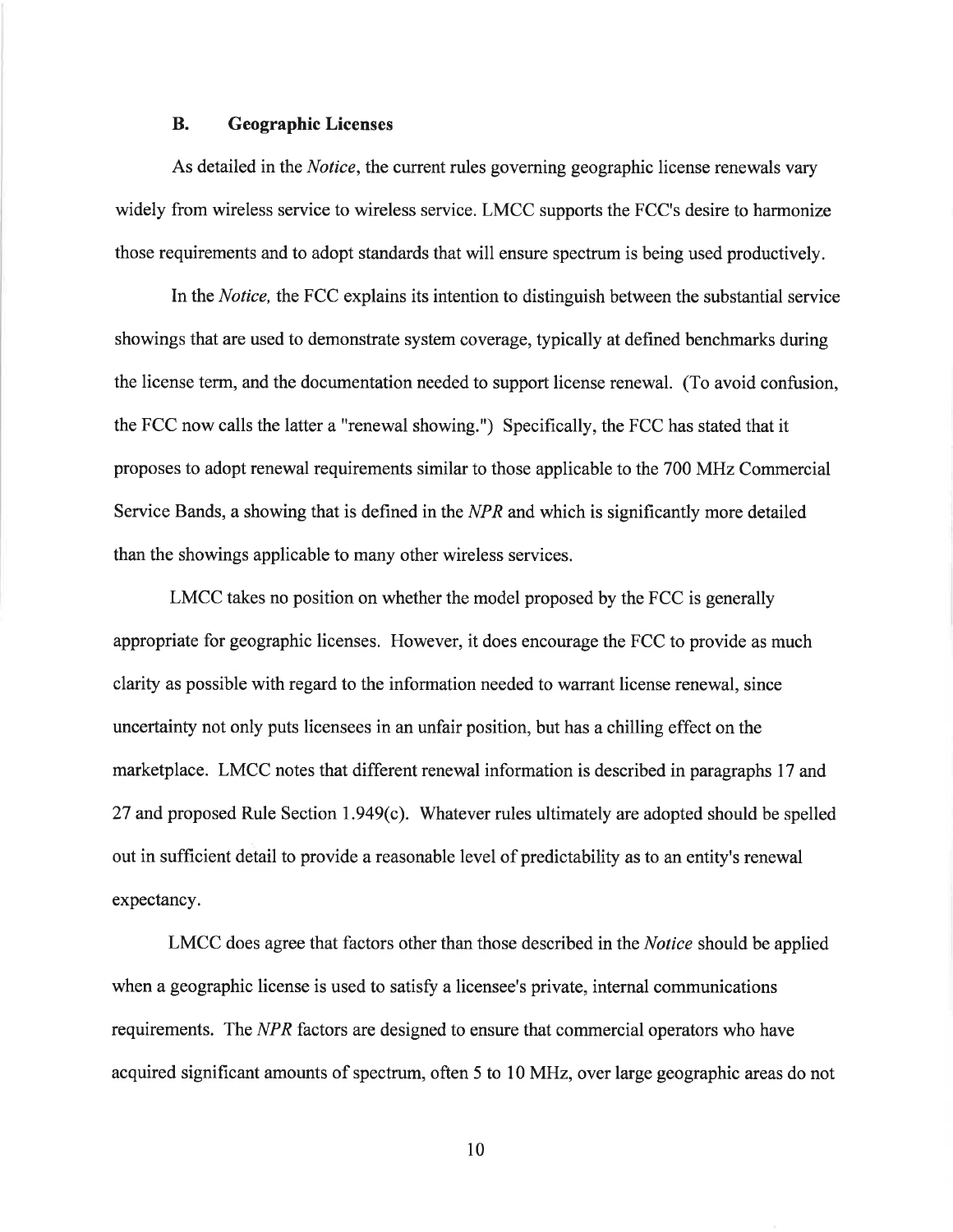confine their service offerings to the most densely populated portions of those areas. The renewal requirements encourage them to move beyond these most lucrative markets so that service is provided even in more rural communities.

By contrast, licensees of private internal systems have clearly defined areas in which they conduct their businesses that require communications capabilities. Since they do not use spectrum to provide commercial service, they do not monetize their holdings in the same way as a commercial operator and have no motivation to restrict service to more populated markets within the geographic license. They build where they need to build to serve their own requirements and their renewal showing requirement should reflect this fundamental difference. Private internal licensees that have satisfied the applicable build-out requirement should only need to certify continued operation in accordance with their previous construction notification to justify renewal of a geographic license.

#### III. PERMANENT DISCONTINUANCE OF OPERATIONS

As with license renewals, the NPR proposes to standardize the rules governing permanent discontinuance of operations in the identified wireless services for both site-based and geographic licenses. The current rules vary significantly, with some services subject to as brief a period as 30 days, while others have a 90-day provision and still other services have no specific time period at all. Since the permanent discontinuance of service triggers automatic license cancellation, it is imperative that these regulations be clear and preferable that they be consistent.

LMCC endorses the proposed 180-day discontinuance rule for most wireless services. A period of 180 days provides a reasonable balance between ensuring that spectrum remains in productive use, while recognizing that there are circumstances that dictate limited periods of service discontinuance. Adopting a uniform period also will simplifr regulatory obligations for

11